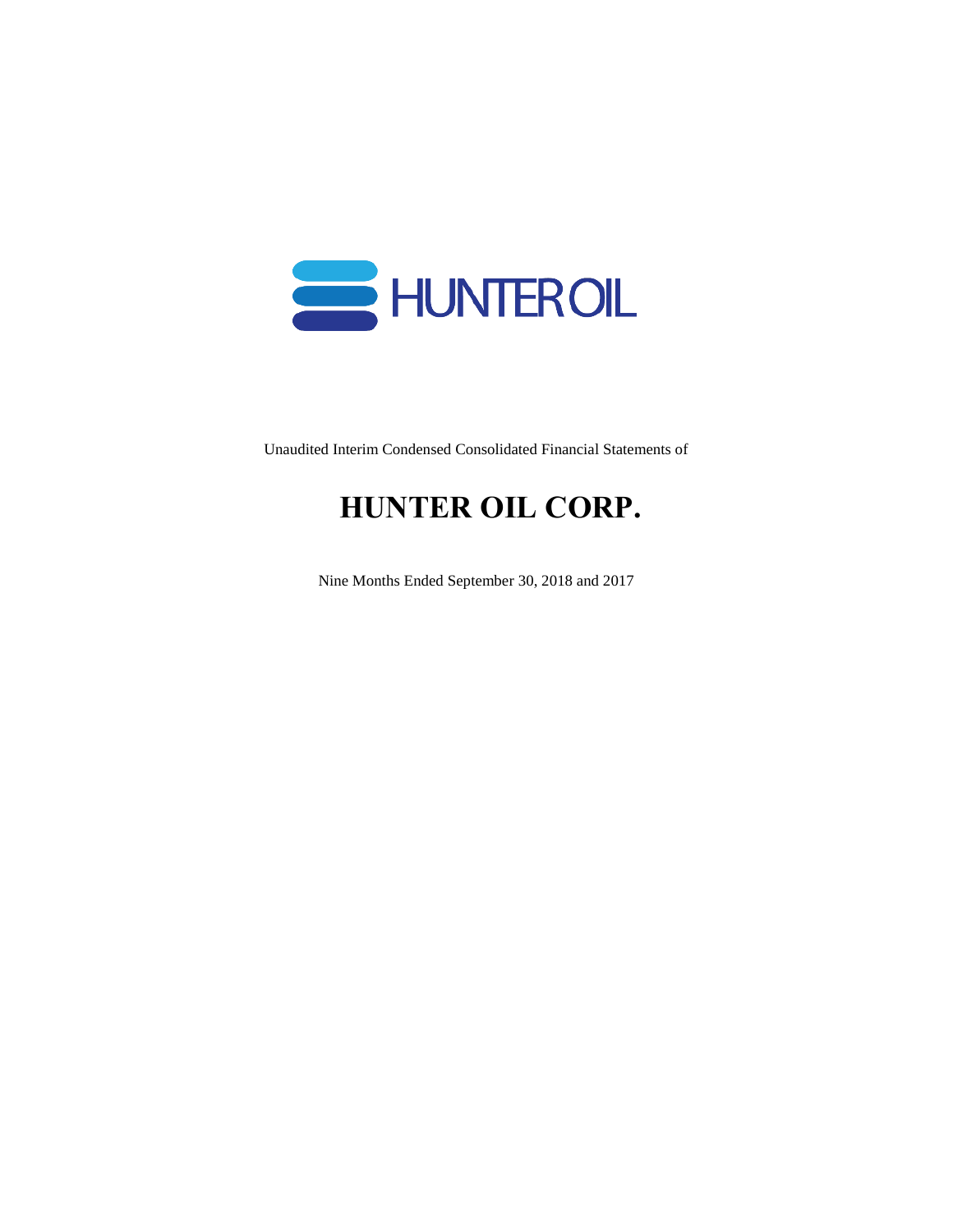#### NOTICE OF NO AUDITOR REVIEW OF INTERIM FINANCIAL STATEMENTS

Under National Instrument 51-102, Part 4, subsection 4.3 (3) (a), if an auditor has not performed a review of the interim financial statements, they must be accompanied by a notice indicating that the financial statements have not been reviewed by an auditor.

The accompanying unaudited interim consolidated condensed financial statements of the Company have been prepared by management and approved by the Board of Directors of the Company.

The Company's independent auditor has not performed a review of these unaudited interim condensed consolidated financial statements in accordance with standards established by the Chartered Professional Accountants of Canada for a review of interim financial statements by an entity's auditor.

November 27, 2018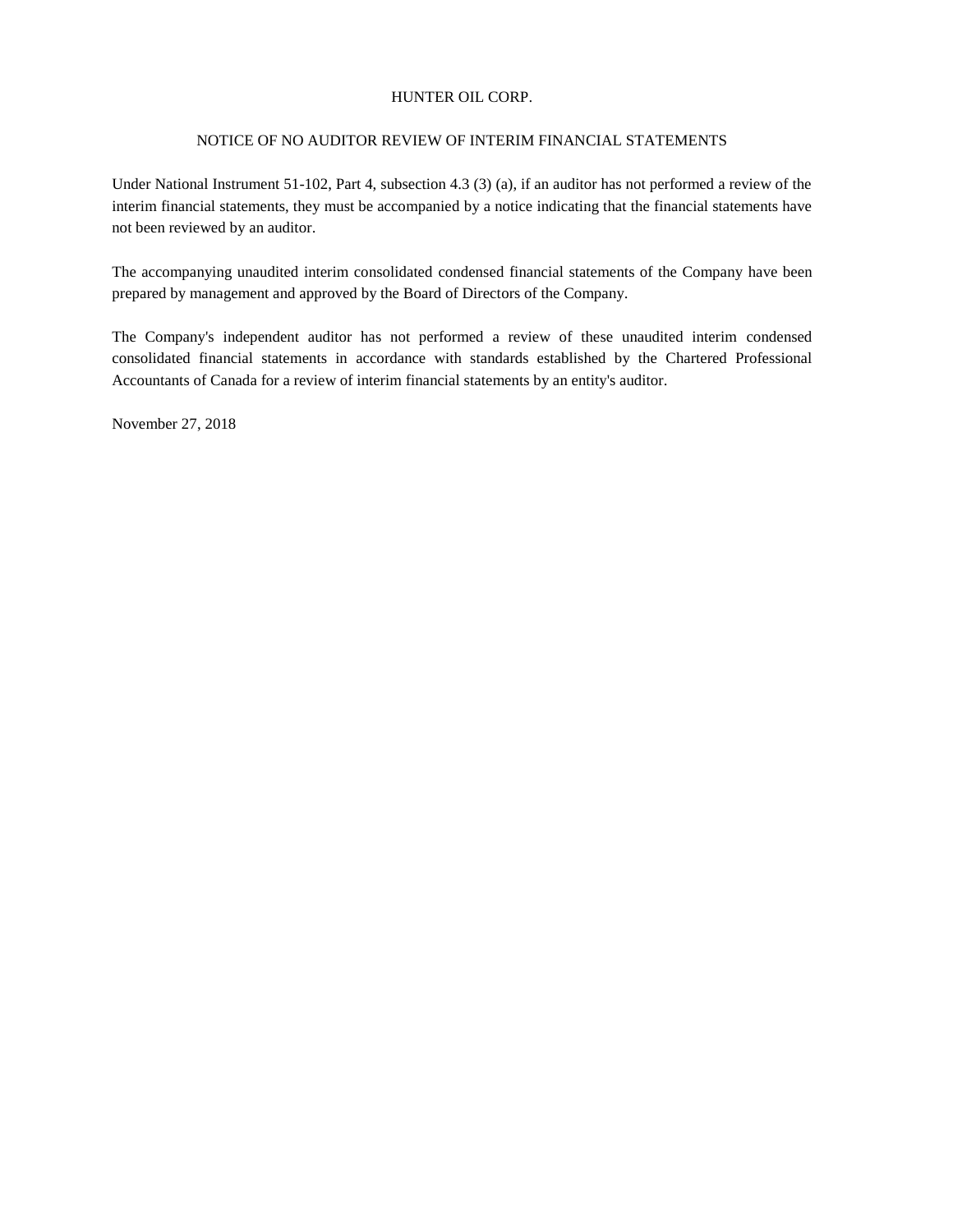Condensed Consolidated Balance Sheets (Unaudited) (all amounts expressed in thousands of US dollars)

|                                            | As of September 30, |            | As of December 31, |           |  |
|--------------------------------------------|---------------------|------------|--------------------|-----------|--|
|                                            |                     | 2018       |                    | 2017      |  |
| Assets                                     |                     |            |                    |           |  |
| Current assets                             |                     |            |                    |           |  |
| Cash and cash equivalents                  | \$                  | 3,919      | \$                 | 75        |  |
| Receivables                                |                     | 590        |                    | 110       |  |
| Prepaid expenses and other deposits        |                     | 11         |                    | 138       |  |
| Total current assets                       |                     | 4,520      |                    | 323       |  |
| Non-current assets                         |                     |            |                    |           |  |
| Exploration and evaluation assets          |                     |            |                    | 180       |  |
| Property and equipment, net                |                     | 11         |                    | 33,493    |  |
| Other long-term assets                     |                     | 131        |                    |           |  |
| Restricted cash                            |                     | 26         |                    | 2,342     |  |
| Total non-current assets                   |                     | 168        |                    | 36,015    |  |
| <b>Total Assets</b>                        | \$                  | 4,688      | \$                 | 36,338    |  |
| Liabilities and Shareholders' Equity       |                     |            |                    |           |  |
| <b>Current liabilities</b>                 |                     |            |                    |           |  |
| Accounts payable and accrued liabilities   | \$                  | 2,321      | \$                 | 1,125     |  |
| Short-term loan payable                    |                     | 263        |                    |           |  |
| Asset retirement obligations               |                     |            |                    | 349       |  |
| Total current liabilities                  |                     | 2,584      |                    | 1,474     |  |
| Asset retirement obligations               |                     |            |                    | 12,751    |  |
| <b>Total liabilities</b>                   |                     | 2,584      |                    | 14,225    |  |
| Shareholders' equity                       |                     |            |                    |           |  |
| <b>Equity instruments</b>                  |                     | 111,706    |                    | 126,626   |  |
| Contributed surplus                        |                     | 9,294      |                    | 9,256     |  |
| Accumulated deficit                        |                     | (118, 896) |                    | (113,769) |  |
| Total shareholders' equity                 |                     | 2,104      |                    | 22,113    |  |
| Total Liabilities and Shareholders' Equity | \$                  | 4,688      | \$                 | 36,338    |  |

See accompanying notes to unaudited interim condensed consolidated financial statements.

Approved and authorized for issuance by the Board of Directors on November 27, 2018:

/s/ Srinivas Polishetty /s/ Andrew Hromyk Srinivas Polishetty Director Director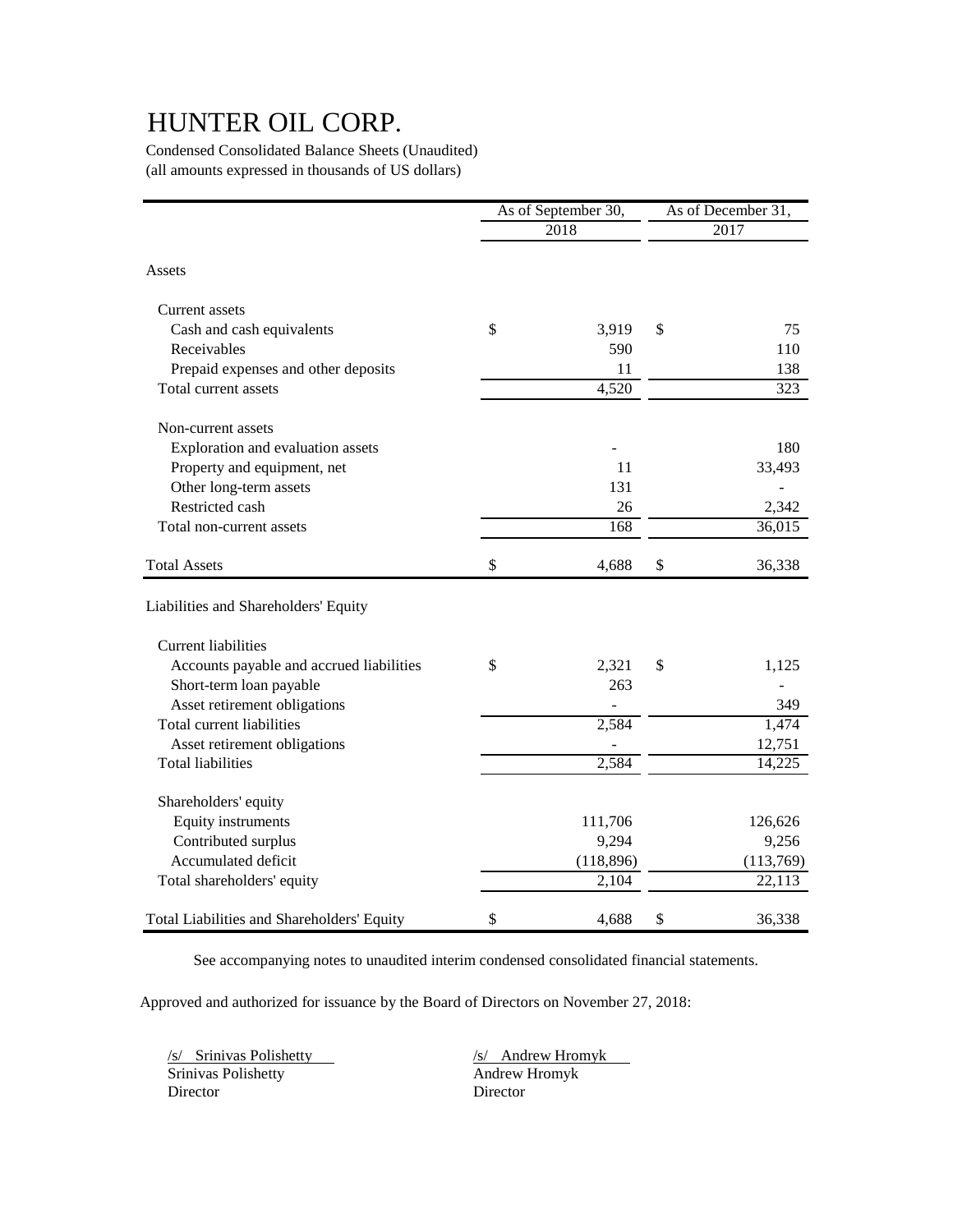Condensed Consolidated Statements of Operations and Comprehensive Loss (Unaudited) (all amounts expressed in thousands of US dollars)

|                                                | Three Months Ended |          |      |        | Nine Months Ended<br>September 30, |         |      |         |
|------------------------------------------------|--------------------|----------|------|--------|------------------------------------|---------|------|---------|
|                                                | September 30,      |          |      |        |                                    |         |      |         |
|                                                |                    | 2018     | 2017 |        | 2018                               |         | 2017 |         |
| Revenues                                       |                    |          |      |        |                                    |         |      |         |
| Oil and gas sales                              | \$                 |          | \$   |        | \$                                 |         | \$   |         |
| Less: Royalties                                |                    |          |      |        |                                    |         |      |         |
| Revenues, net of royalties                     |                    |          |      |        |                                    |         |      |         |
| Expenses                                       |                    |          |      |        |                                    |         |      |         |
| General and administrative                     |                    | 133      |      | 71     |                                    | 325     |      | 147     |
| Management fees and consulting                 |                    | 61       |      | 86     |                                    | 234     |      | 329     |
| Other, net                                     |                    | 53       |      |        |                                    | 49      |      | (1)     |
| Stock-based compensation                       |                    | 15       |      |        |                                    | 24      |      |         |
| Foreign currency translation (gain) loss       |                    | (18)     |      | 19     |                                    | (20)    |      | 20      |
| Total expenses                                 |                    | 244      |      | 176    |                                    | 612     |      | 495     |
| Net loss from continuing operations            |                    | (244)    |      | (176)  |                                    | (612)   |      | (495)   |
| Discontinued Operations (Note 15)              |                    | (2, 422) |      | (429)  |                                    | (4,515) |      | (1,718) |
| Net loss and comprehensive loss for the period | \$                 | (2,666)  | \$   | (605)  | \$                                 | (5,127) | \$   | (2,213) |
| Loss per share - basic and diluted             | \$                 | (0.20)   | \$   | (0.07) | \$                                 | (0.44)  | \$   | (0.27)  |

See accompanying notes to unaudited interim condensed consolidated financial statements.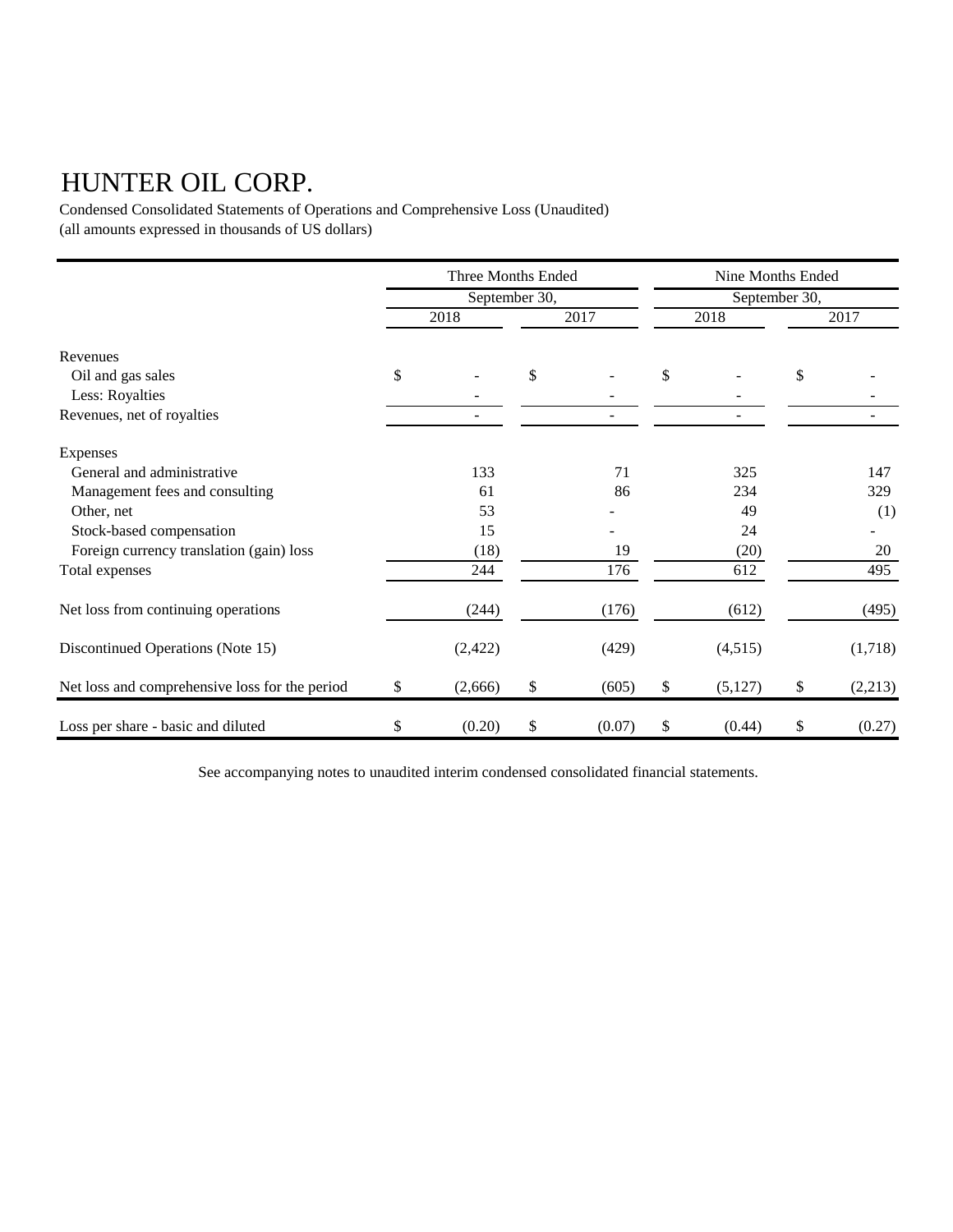Condensed Consolidated Statements of Shareholders' Equity (Unaudited) (all amounts, except common shares, expressed in thousands of US dollars)

|                                                       | Number of Common Shares        |           |    |            |              |  |
|-------------------------------------------------------|--------------------------------|-----------|----|------------|--------------|--|
|                                                       | September 30,<br>September 30, |           |    |            |              |  |
|                                                       | 2018                           | 2017      |    | 2018       | 2017         |  |
| <b>Total Shareholders' Equity, beginning balances</b> |                                |           | S  | 22,113     | 25,301<br>S  |  |
| <b>Equity Instruments (Common Shares)</b>             |                                |           |    |            |              |  |
| Balance, January 1                                    | 8,070,871                      | 8,070,871 |    | 126,626    | 126,628      |  |
| Issued stock, no par value                            | 5,000,000                      |           |    | 1,540      |              |  |
| Issued stock from exercise of options, no par value   | 190,000                        |           |    | 116        |              |  |
| Offering costs                                        |                                |           |    |            | (2)          |  |
| Return of capital                                     |                                |           |    | (16, 576)  |              |  |
| Balance, September 30                                 | 13,260,871                     | 8,070,871 |    | 111,706    | 126,626      |  |
| <b>Contributed Surplus</b>                            |                                |           |    |            |              |  |
| Balance, January 1                                    |                                |           |    | 9,256      | 9,256        |  |
| Fair value of stock option grants                     |                                |           |    | 96         |              |  |
| Fair value of stock options settled for cash          |                                |           |    | (58)       |              |  |
| Balance, September 30                                 |                                |           |    | 9,294      | 9,256        |  |
| <b>Accumulated Deficit</b>                            |                                |           |    |            |              |  |
| Balance, January 1                                    |                                |           |    | (113,769)  | (110, 583)   |  |
| Net loss                                              |                                |           |    | (5,127)    | (2,213)      |  |
| Balance, September 30                                 |                                |           |    | (118, 896) | (112,796)    |  |
| <b>Total Shareholders' Equity, ending balances</b>    |                                |           | \$ | 2,104      | \$<br>23,086 |  |

See accompanying notes to unaudited interim condensed consolidated financial statements.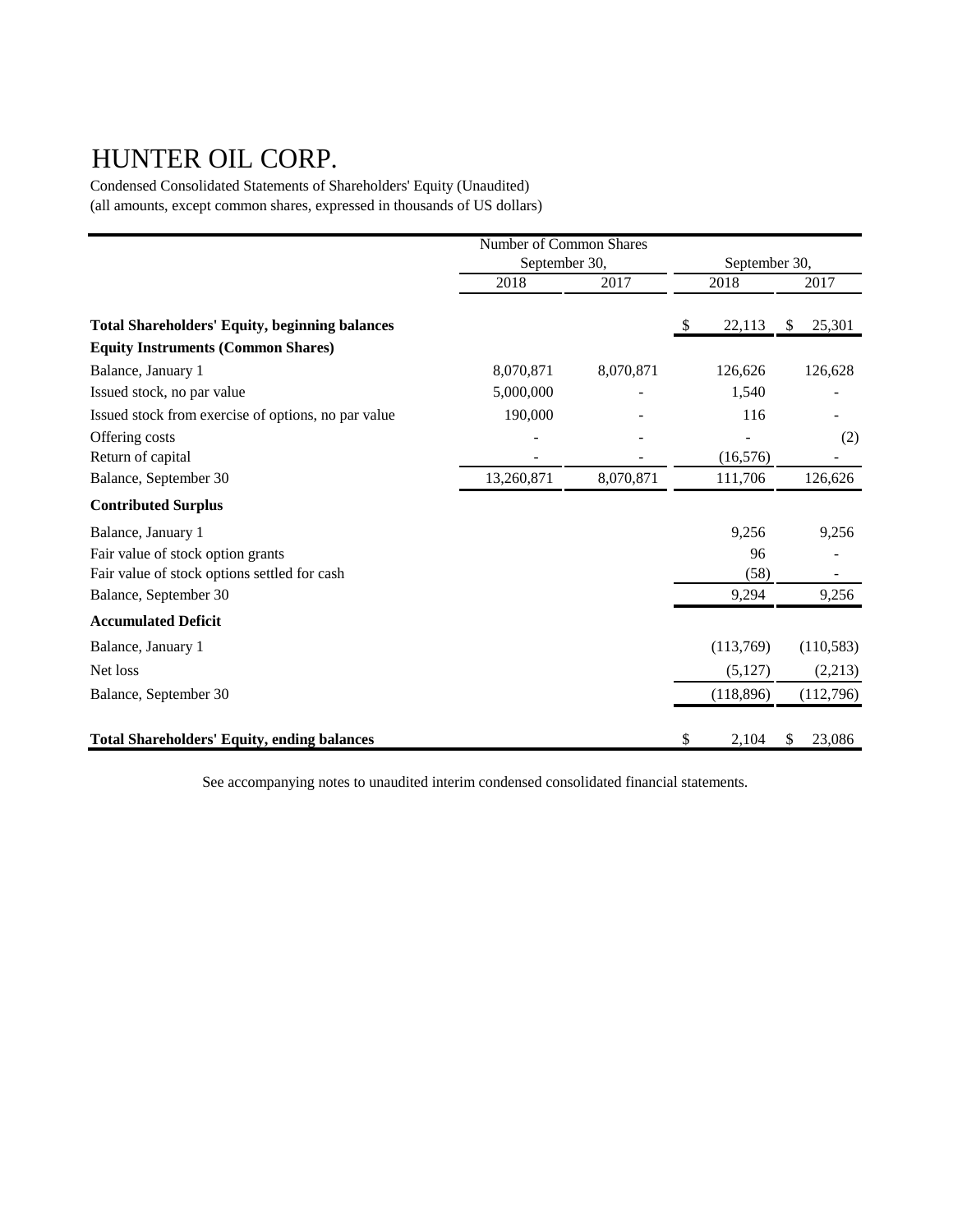Condensed Consolidated Statements of Cash Flows (Unaudited) (all amounts expressed in thousands of US dollars)

|                                                                           | Nine Months Ended |           |               |       |
|---------------------------------------------------------------------------|-------------------|-----------|---------------|-------|
|                                                                           |                   |           | September 30, |       |
| Cash provided by (used in):                                               |                   | 2018      |               | 2017  |
| Operating activities                                                      |                   |           |               |       |
| Net loss for the period from continuing operations                        | \$                | (612)     | \$            | (495) |
| Add (deduct) non-cash items:                                              |                   |           |               |       |
| Foreign currency translation (gain) loss                                  |                   | (20)      |               | 20    |
| Stock-based compensation                                                  |                   | 24        |               |       |
| Non-cash other expense                                                    |                   | 13        |               |       |
| Total non-cash items                                                      |                   | (595)     |               | (475) |
| Asset retirement expenditures                                             |                   |           |               |       |
| Changes in working capital                                                |                   | 1,263     |               | 66    |
| Cash used in operations - continuing operations                           |                   | 668       |               | (409) |
| Cash used in operations - discontinued operations                         |                   | (3,612)   |               | (68)  |
|                                                                           |                   | (2,944)   |               | (477) |
| Investing activities                                                      |                   |           |               |       |
| Investing in other long term assets                                       |                   | (131)     |               |       |
| Proceeds on sale of discontinued operations                               |                   | 21,593    |               |       |
| Property and equipment expenditures                                       |                   | (4)       |               |       |
| Cash provided by (used in) investing activities - continuing operations   |                   | 21,458    |               |       |
| Cash provided by (used in) investing activities - discontinued operations |                   |           |               | (490) |
|                                                                           |                   | 21,458    |               | (490) |
| Financing activities                                                      |                   |           |               |       |
| Proceeds from private placement funding                                   |                   | 1,540     |               |       |
| Proceeds of stock options                                                 |                   | 116       |               |       |
| Proceeds of short term loan                                               |                   | 250       |               |       |
| Capital distribution                                                      |                   | (16, 576) |               |       |
| Offering costs on private placement funding                               |                   |           |               | (2)   |
| Cash provided by (used in) financing activities - continuing operations   |                   | (14,670)  |               | (2)   |
| Cash provided by (used in) financing activities - discontinued operations |                   |           |               |       |
|                                                                           |                   | (14,670)  |               | (2)   |
| Change in cash and cash equivalents                                       |                   | 3,844     |               | (969) |
| Cash and cash equivalents, beginning of the period                        |                   | 75        |               | 1,050 |
| Cash and cash equivalents, end of period                                  | \$                | 3,919     | \$            | 81    |

See accompanying notes to unaudited interim condensed consolidated financial statements.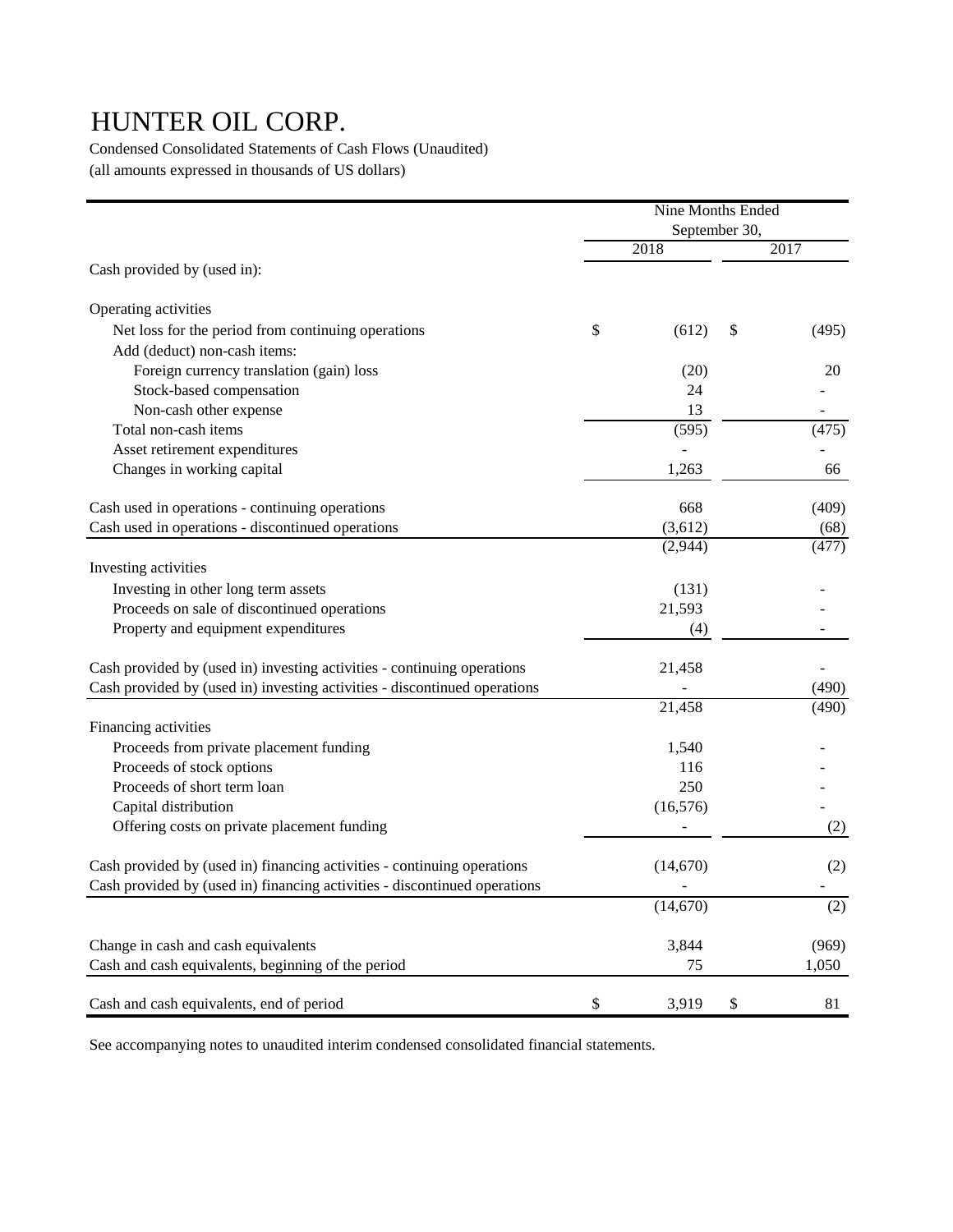Notes to Unaudited Interim Condensed Consolidated Financial Statements (All amounts in thousands of US dollars unless otherwise indicated)

Nine Months Ended September 30, 2018 and 2017

### **1. Reporting Entity and Description of Business**

Hunter Oil Corp. (the "Company") is incorporated in British Columbia, Canada and is engaged in the business of acquiring and developing crude oil and natural gas properties. On August 31, 2018 the Company disposed of all of its business operations (See Note 15). The Company is currently evaluating potential interests in oil and gas properties and other business opportunities in the oil and gas industry.

Common shares of the Company are listed on the TSX Venture Exchange ("TSX-V") under the symbol "HOC" and quoted on the OTCQX under the symbol "HOILF". The Company's head office is located at Suite 940, 1040 West Georgia Street, Vancouver, British Columbia, V6E 4H1 Canada.

### **2. Liquidity and Continuance of Operations**

These unaudited interim condensed consolidated financial statements are prepared on the basis that the Company will continue to operate as a going concern, which assumes that the Company will be able to realize its assets and discharge its liabilities in the normal course of business for the twelve-month period following the date of these consolidated financial statements. The Company has an accumulated deficit of \$119 million and a working capital of \$1.9 million as at September 30, 2018.

Although the Company has no current operations nor operating remaining assets, other than cash, the board of directors is actively seeking a transaction(s) whereby it will continue as a going concern. Therefore, these financial statements are presented on a going concern basis of accounting.

#### **3. Basis of Presentation and Summary of Significant Accounting Policies**

#### **Statement of Compliance**

These unaudited interim condensed consolidated financial statements have been prepared in accordance with International Financial Reporting Standards ("IFRS") as issued by the International Accounting Standards Board ("IASB") applicable to the preparation of interim condensed financial statements, including International Accounting Standard 34, "Interim Financial Reporting." Except for the two standards it adopted on January 1, 2018 (see "Changes to Significant Accounting Policies" below), the Company has consistently applied the same accounting policies as those set out in the audited consolidated financial statements for the year ended December 31, 2017, which are available on the Company's website at [www.hunteroil.com.](http://www.hunteroil.com/) Certain disclosures included in the notes to the annual consolidated financial statements have been condensed in the following note disclosures or have been disclosed on an annual basis only. Accordingly, these unaudited interim condensed consolidated financial statements should be read in conjunction with the audited consolidated financial statements for the year ended December 31, 2017, which have been prepared in accordance with IFRS as issued by the IASB.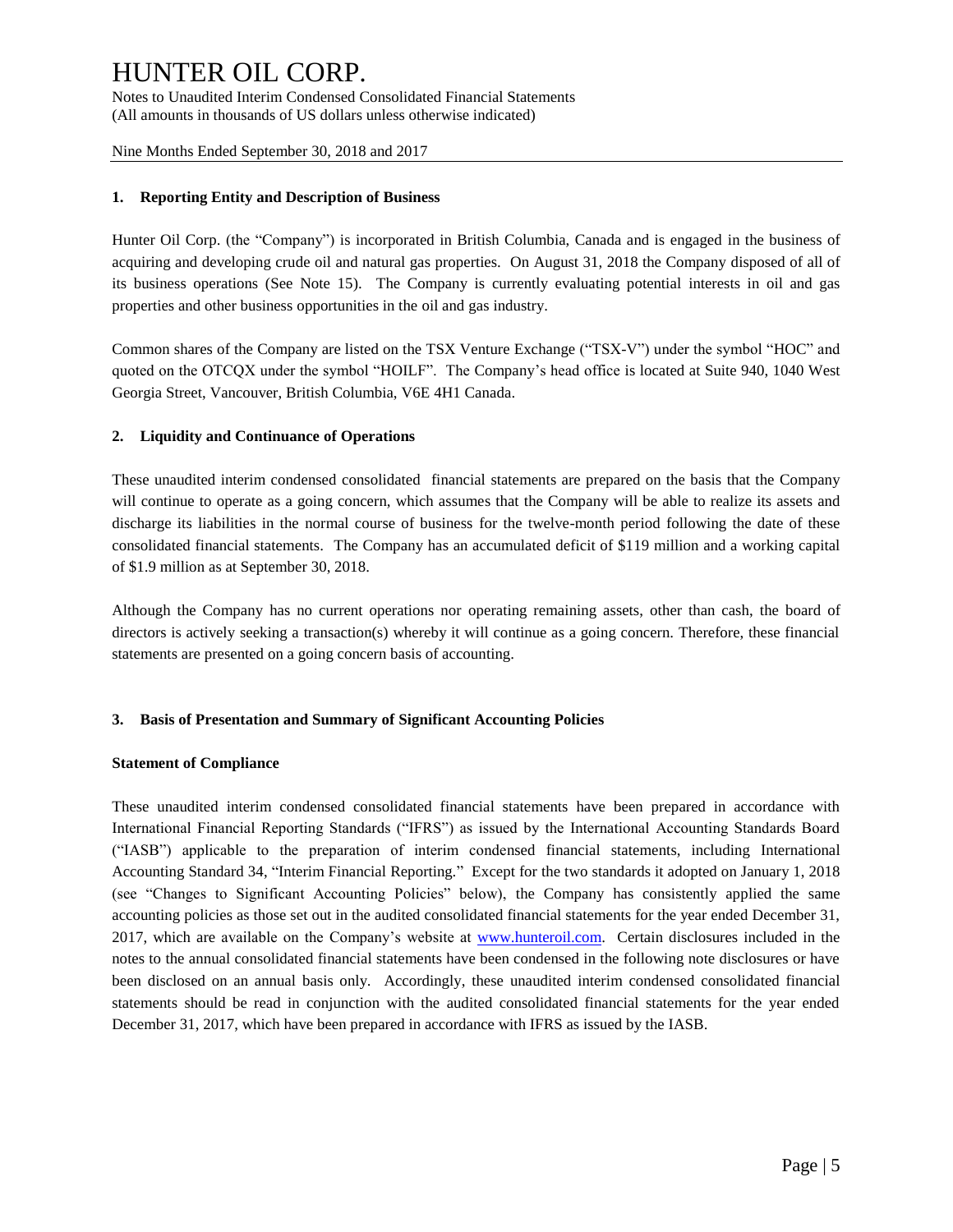Notes to Unaudited Interim Condensed Consolidated Financial Statements (All amounts in thousands of US dollars unless otherwise indicated)

Nine Months Ended September 30, 2018 and 2017

The accounting policies applied in these unaudited interim consolidated financial statements are based on IFRS issued and outstanding as of November 27, 2018, the date the Company's Board of Directors approved the statements.

The accompanying unaudited interim condensed consolidated financial statements include all adjustments, composed of normal recurring adjustments, considered necessary by management to fairly state the Company's results of operations, financial position and cash flows. The operating results for interim periods are not necessarily indicative of results that may be expected for any other interim period or for the full year. Accordingly, actual results may differ from these estimates.

### **Basis of Presentation**

**Functional Currency** – These unaudited interim condensed consolidated financial statements are presented in United States dollars, unless otherwise indicated. All references to \$ are to United States dollars and references to C\$ are to Canadian dollars.

**Basis of Measurement and Estimation Uncertainty** – The unaudited interim condensed consolidated financial statements are prepared on a historical cost basis except as detailed in the Company's accounting policies disclosed in this note. The timely preparation of the unaudited interim condensed consolidated financial statements requires management to make estimates and assumptions that affect the application of accounting policies and the reported amounts of assets and liabilities and the disclosure of contingencies at the date of the unaudited interim condensed consolidated financial statements, and the amount of revenues and expenses. Accordingly, actual results may differ from these estimates.

**Principles of Consolidation and Presentation** – The unaudited interim condensed consolidated financial statements of the Company include the financial information of Hunter Oil Corp. (the "Parent Company") and its wholly-owned subsidiaries. The following table lists the Company's principal operating subsidiaries, their jurisdiction of incorporation and its percentage ownership of their voting securities as of the date of this report:

| <b>Subsidiary Name</b>           | <b>Jurisdiction</b> | <b>Company Ownership</b> |
|----------------------------------|---------------------|--------------------------|
| Hunter Oil Management Corp.      | Florida, USA        | 100%                     |
| Hunter Ventures Corp.            | Delaware, USA       | 100%                     |
| Hunter Oil Resources Corp.       | Delaware, USA       | 100%                     |
| Hunter Oil Production Corp.      | Florida, USA        | 100%                     |
| Ridgeway Arizona Oil Corp. (1)   | Arizona, USA        | 100%                     |
| <b>EOR Operating Company (1)</b> | Texas, USA          | 100%                     |
| Milnesand Minerals Inc. (2)      | Delaware, USA       | 100%                     |
| Chaveroo Minerals Inc. (2)       | Delaware, USA       | 100%                     |
| Hunter Ranch Corp.               | Delaware, USA       | 100%                     |

- (1) Results of discontinued operations included to August 31, 2018 (See Note 15). Subsidiaries sold as disposal of discontinued operations.
- (2) Results of discontinued operations. Assets and liabilities of each subsidiary sold as part of discontinued operations (See Note 15).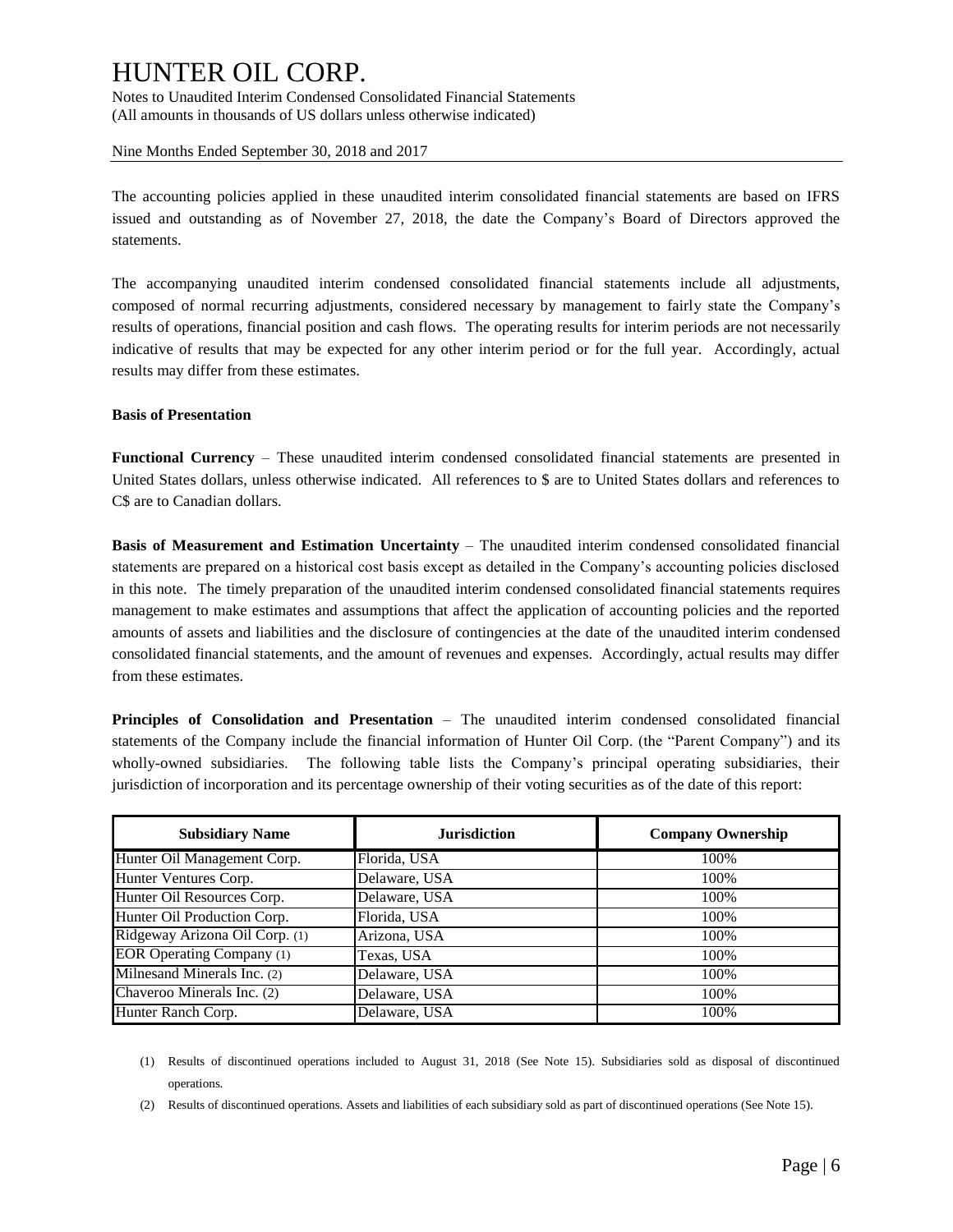Notes to Unaudited Interim Condensed Consolidated Financial Statements (All amounts in thousands of US dollars unless otherwise indicated)

Nine Months Ended September 30, 2018 and 2017

### **Changes to Significant Accounting Policies**

#### *IFRS 9: Financial Instruments*

The complete version of *IFRS 9* was issued in July 2014. It replaced guidance in *International Accounting Standard*  ("*IAS*") *39, Financial Instruments: Recognition and Measurement,* that relates to the classification and measurement of financial instruments. *IFRS 9* retains, but simplifies, the mixed measurement model and establishes three primary measurement categories for financial assets: amortized cost, fair value through other comprehensive income (OCI) and fair value through profit and loss (P&L). The basis of classification depends on the entity's business model and the contractual cash flow characteristics of the financial asset. Investments in equity instruments are required to be measured at fair value through profit or loss with the irrevocable option at inception to present changes in fair value in OCI not recycling. There is now a new expected credit losses model that replaces the incurred loss impairment model used in *IAS 39*. For financial liabilities, there were no changes to classification and measurement except for the recognition of changes in own credit risk in other comprehensive income, for liabilities designated at fair value through profit or loss. *IFRS 9* relaxes the requirements for hedge effectiveness by replacing the bright line hedge effectiveness tests. It requires an economic relationship between the hedged item and hedging instrument and for the "hedged ratio" to be the same as the one management actually uses for risk management purposes. Contemporaneous documentation is still required but is different to that currently prepared under *IAS 39.* Hunter Oil retrospectively adopted *IFRS 9* on January 1, 2018. Due to the short-term and/or liquid nature of its financial assets and financial liabilities, the adoption had no impact on the amounts recognized in the Company's unaudited interim condensed consolidated financial statements for the nine months ended September 30, 2018.

#### *IFRS 15: Revenue from Contracts with Customers*

*IFRS 15* deals with revenue recognition and establishes principles for reporting useful information to users of financial statements about the nature, amount, timing and uncertainty of revenue and cash flows arising from an entity's contracts with customers. Revenue is recognized when a customer obtains control of a good or service and thus has the ability to direct the use and obtain the benefits from the good or service. In accordance with *IFRS 15*, the Company recognizes revenue when it satisfies a performance obligation (when control of the commodities is transferred to the purchaser). The standard replaces *IAS 18, Revenue,* and *IAS 11, Construction Contracts,* and related interpretations. On January 1, 2018, Hunter Oil adopted *IFRS 15* using the modified retrospective approach with a practical expedient that allows the Company to avoid re-considering the accounting for any sales contracts that were completed prior to the adoption date and were previously accounted for under *IAS 18*. The adoption had no impact on the Company's unaudited interim condensed consolidated financial statements for the nine months ended September 30, 2018.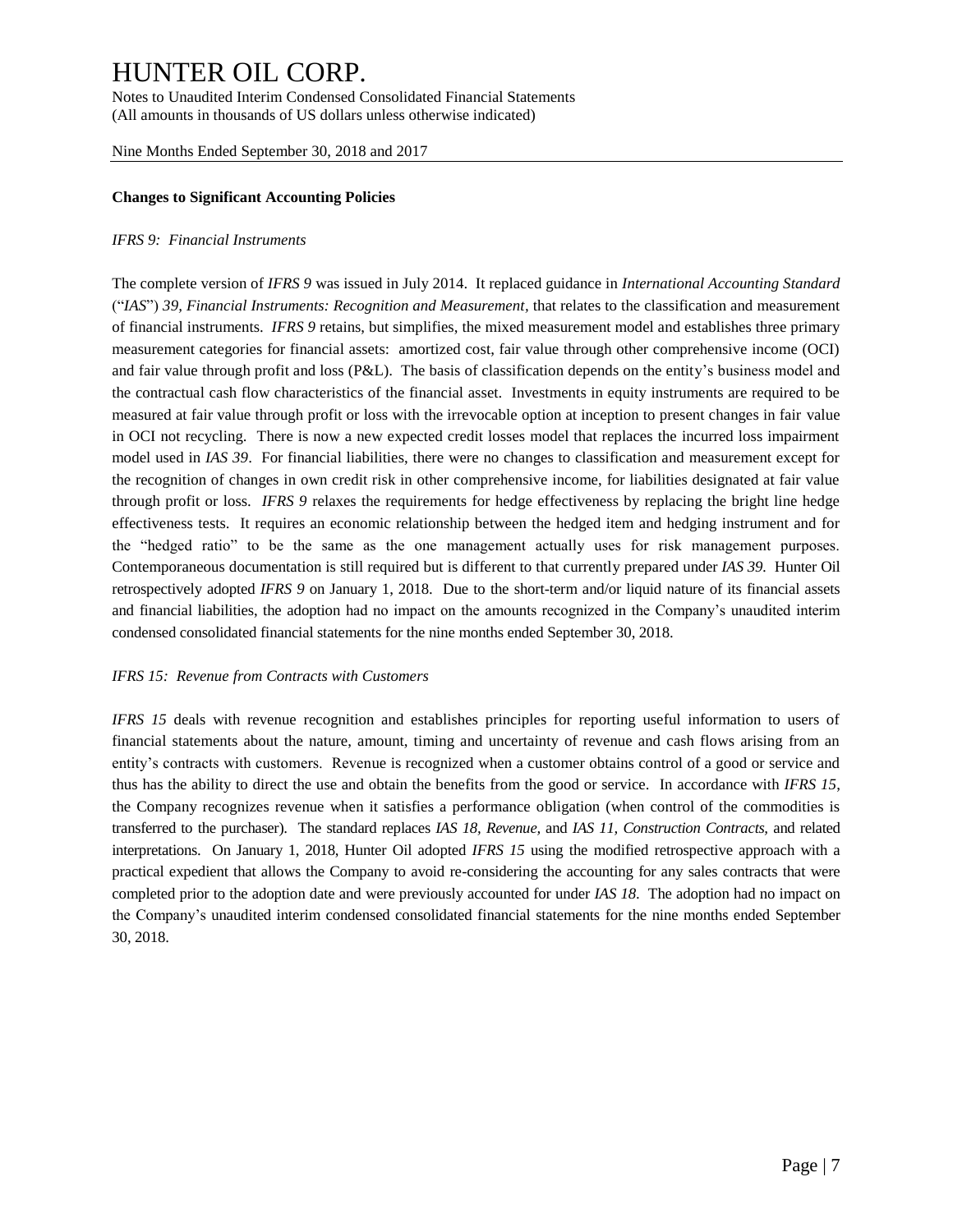Notes to Unaudited Interim Condensed Consolidated Financial Statements (All amounts in thousands of US dollars unless otherwise indicated)

Nine Months Ended September 30, 2018 and 2017

#### **4. Future Accounting Pronouncements**

The following new standards and amendments to standards and interpretations are effective for annual periods beginning after January 1, 2019, and have not been applied in preparing these consolidated financial statements.

### *IFRS 16: Leases*

This new standard replaces *IAS 17 Leases* and the related interpretative guidance. *IFRS 16* applies a control model to the identification of leases, distinguishing between a lease and a service contract on the basis of whether the customer controls the asset being leased. For those assets determined to meet the definition of a lease, *IFRS 16* introduces significant changes to the accounting by lessees, introducing a single, on-balance sheet accounting model that is similar to current finance lease accounting, with limited exceptions for short-term leases or leases of low value assets. Lessor accounting is not substantially changed. The standard is effective for annual periods beginning on or after January 1, 2019, with early adoption permitted for entities that have adopted *IFRS 15*. The Company has not fully assessed the impact of *IFRS 16* on the financial statements but does not expect the impact to be significant.

There are no other IFRS or IFRIC interpretations that are not yet effective that would be expected to have a material impact on the Company.

#### **5. Restricted Cash**

Restricted cash is comprised of cash escrowed amounts and certificates of deposit at banks which are pledged either to secure a well site reclamation project in Canada.

The following table summarizes restricted cash balances:

|                                                              | September 30,<br>2018 | December 31,<br>2017 |       |
|--------------------------------------------------------------|-----------------------|----------------------|-------|
| Bank deposits pledged to secure asset retirement obligations | 26                    |                      | 2.342 |

#### **6. Receivables**

The Company's receivables were comprised primarily of final payment of proceeds from the purchaser on the sale of the Company's discontinued operations (See Note 15). Management does not consider any of the receivable balances to be impaired.

#### **7. Other Long-Term Assets**

The Company's long-term assets as at September 30, 2018 were comprised of investments in industry domains, for which the Company is seeking potential new business ventures. Management does not consider any of these assets to be impaired.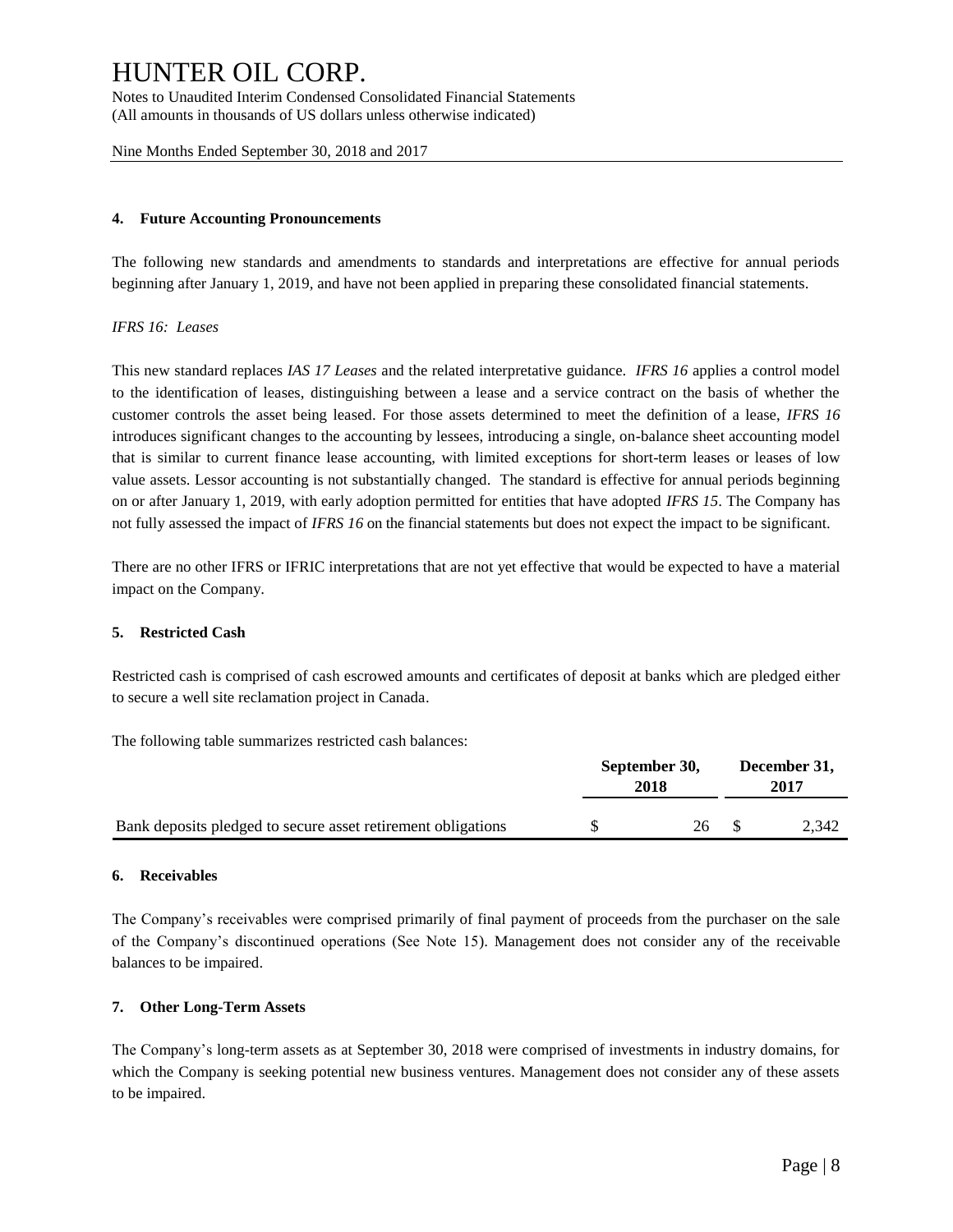Notes to Unaudited Interim Condensed Consolidated Financial Statements (All amounts in thousands of US dollars unless otherwise indicated)

Nine Months Ended September 30, 2018 and 2017

### **8. Exploration and Evaluation Assets**

Exploration and evaluation asset activity for the nine months ended September 30, 2018, was as follows:

|                                    |    | Oil and Gas       |  |  |  |
|------------------------------------|----|-------------------|--|--|--|
|                                    |    | <b>Properties</b> |  |  |  |
| Balance, December 31, 2017         | \$ | 180               |  |  |  |
| <b>Additions</b>                   |    |                   |  |  |  |
| Impairment loss                    |    | (5)               |  |  |  |
| Dispositions                       |    | (175)             |  |  |  |
| <b>Balance, September 30, 2018</b> | \$ |                   |  |  |  |
| Net book value:                    |    |                   |  |  |  |
| December 31, 2017                  | \$ | 180               |  |  |  |
| September 30, 2018                 | S  |                   |  |  |  |

On August 31, 2018 the Company sold primarily all of its oil and gas properties (See Note 15).

### **9. Property and Equipment**

Property and equipment activity for the nine months ended September 30, 2018, was as follows:

|                                         | Oil and Gas        |                |              |
|-----------------------------------------|--------------------|----------------|--------------|
|                                         | <b>Properties</b>  | Other $^{(1)}$ | <b>Total</b> |
| Balance, December 31, 2017              | \$<br>37,817       | \$<br>134      | \$<br>37,951 |
| <b>Additions</b>                        | 29                 |                | 29           |
| <b>Dispositions</b>                     | (37, 846)          | (115)          | (37,961)     |
| <b>Balance, September 30, 2018</b>      | \$                 | 19             | \$<br>19     |
| Accumulated depreciation and depletion: |                    |                |              |
| <b>Balance, December 31, 2017</b>       | \$<br>$(4,395)$ \$ | $(63)$ \$      | (4, 458)     |
| Depreciation and depletion              | (404)              | (16)           | (420)        |
| Dispositions                            | 5,810              | 74             | 5,884        |
| Impairment loss                         | (1,011)            | (3)            | (1,014)      |
| <b>Balance, September 30, 2018</b>      | \$                 | \$<br>$(8)$ \$ | (8)          |
| Net book value:                         |                    |                |              |
| December 31, 2017                       | \$<br>33,422       | \$<br>71       | \$<br>33,493 |
| September 30, 2018                      |                    |                |              |

**(1)** The "Other" column aggregates long-term, depreciable assets (e.g., Property, Plant, and Equipment, Furnitures and Fixtures) not included in the aggregated amounts listed either in Note 8 - Exploration and Evaluation Assets or in the "Oil and Gas Properties" column listed above.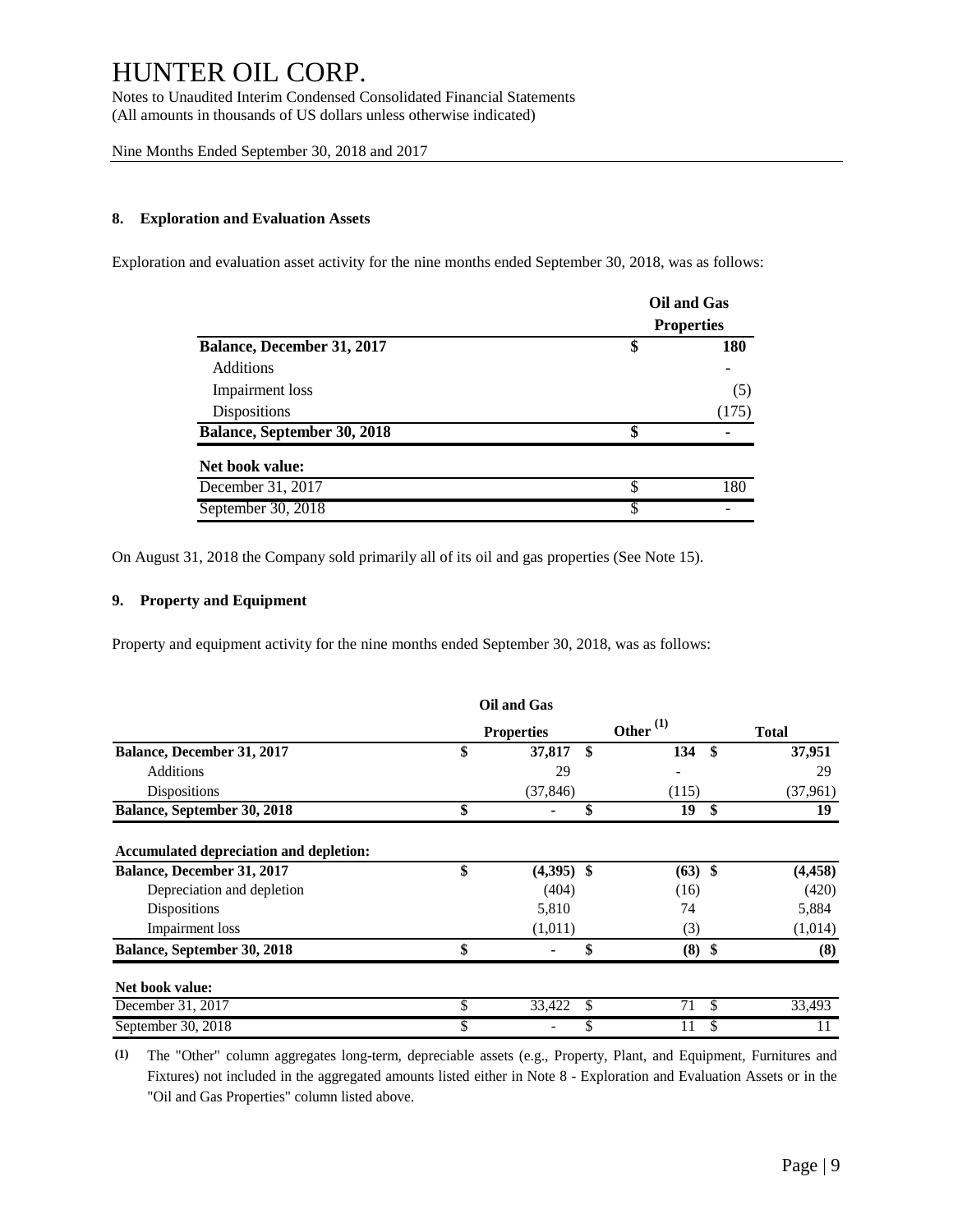Notes to Unaudited Interim Condensed Consolidated Financial Statements (All amounts in thousands of US dollars unless otherwise indicated)

Nine Months Ended September 30, 2018 and 2017

#### **10. Impairment Loss**

*IAS 36, Impairment of Assets,* requires an entity to assess at the end of each reporting period, or sooner if economic factors and circumstances dictate it, whether or not there is any indication that a cash generating unit (an "asset") may be impaired.

On August 1, 2018, the Company entered a Purchase and Sale Agreement (the "PSA") with Pacific Energy Development Corp. to sell substantially all of its oil and gas operations and related assets and asset retirement obligations (the "Assets") for an aggregated purchase price of \$21.3 million, subject to certain post-closing adjustments (see Note 15 – Discontinued Operations).

During the second quarter of 2018, the Company recognized \$1.01 million in asset impairments relating to the future sale of its exploration and evaluation assets and property and equipment. The impairment has been reclassified as part of Discontinued Operations.

### **11. Asset Retirement Obligations**

The Company no longer has any asset retirement obligations. These obligations resulted from the ownership interests in oil and gas properties including well sites and gathering systems. These obligations were assumed by the purchaser with the sale of the respective oil and gas properties. The previously recognized asset retirement obligations have been reclassified as part of sale of assets in discontinued operations (See Note 15).

#### **12. Accounts Payable and Accrued Liabilities**

The Company's account payable and accrued liabilities at September 30, 2018, and December 31, 2017, were \$2.3 million and \$1.1 million respectively. This included an accrued liability in the amount of \$2.1 million related to shareholder distributions that were either not cashed or were electronically processed subsequent to September 30, 2018.

### **13. Equity Instruments**

**Authorized Shares –** The Company is authorized to issue an unlimited number of common shares of no par value and up to 25 million preferred shares of no par value.

**Issued and Outstanding –** The Company had 8,070,871 common shares outstanding at December 31, 2017. During the nine months ended September 30, 2018, the Company issued 5,000,000 common shares in connection with a private placement and 190,000 shares on exercise of stock options. The Company had 13,260,871 and 8,070,871 common shares outstanding at September 30, 2018 and 2017, respectively. During the period ended September 30, 2018, the Company declared a capital distribution of \$16.58 million at a price of \$1.25 per share. As of September 30, 2018, \$2.1 million of payments remained to be processed or cheques cashed.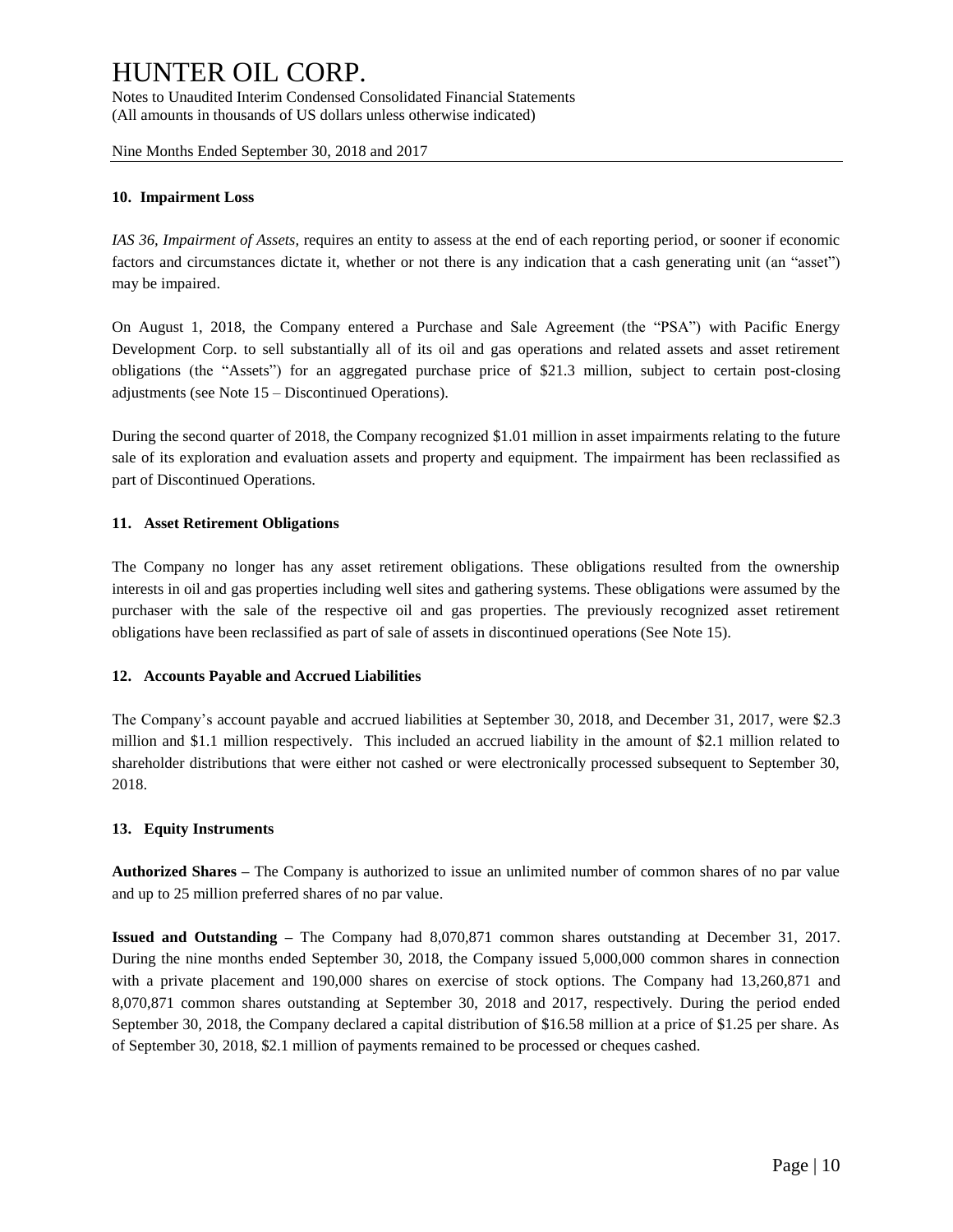Notes to Unaudited Interim Condensed Consolidated Financial Statements (All amounts in thousands of US dollars unless otherwise indicated)

Nine Months Ended September 30, 2018 and 2017

**Stock option plan –** The Company has a stock option plan under which up to 10% of the number of outstanding common shares may be reserved for issuance as of any particular stock option grant date. On May 17, 2018, the Company granted 1,250,000 stock options to key personnel and consultants for services provided to the Company. These options were granted with a one-year vesting period and a five-year expiry. The option prices for all outstanding options are denominated in Canadian dollars (C\$), the trading currency of the Company's common shares.

With the sale of the Company's operations during the quarter, this trigged an accelerated vesting event with respect to the options. The Company concluded certain agreements to cancel outstanding options in conjunction with the sale of the business. All issued stock options were either cancelled or exercised during the period. As at September 30, 2018 the Company has no stock options outstanding.

The Company's option activity during the first nine months of 2018 was as follows (number of options in thousands):

|                                 | Number of      |   | Weighted-Average            |
|---------------------------------|----------------|---|-----------------------------|
|                                 | <b>Options</b> |   | <b>Exercise Price (C\$)</b> |
| Oustanding, December 31, 2017   |                |   |                             |
| Granted                         | 1.250          | S | 0.80                        |
| Exercised                       | (190)          |   | 0.80                        |
| Cancelled                       | (1,060)        |   | 0.80                        |
| Outstanding, September 30, 2018 | -              |   |                             |

**Earnings per share –** The weighted average number of shares outstanding that was used for purposes of the computation of basic per share data for the nine-month period ended September 30, 2018, were 11,768,307 and 13,118,697, respectively. The weighted average number of shares outstanding that was used for purposes of the computation of basic per share data for the nine-month period and three-month period ended September 30, 2017, were both 8,070,871. Since the Company incurred a net loss for both periods, no common stock equivalents were included in the computation of diluted earnings per share as their inclusion would have been anti-dilutive.

**Stock-Based Compensation** – The Company records stock-based compensation expense in the consolidated financial statements for stock options granted using the fair value method. The fair value of each option granted is estimated on the date of grant using the Black-Scholes option-pricing model. Depending on the terms of vesting for each option, compensation expense is recognized over the vesting period, which ranges from vesting on the day of the grant to vesting after one year. On May 17, 2018, the Company granted 1,250,000 stock options to key personnel and consultants for services provided to the Company. The Company recognized approximately \$0.10 million in stock-based compensation expense on the options that vested during the nine-month period ending September 30, 2018. The compensation expense was based on the estimated fair value of the options on the grant date in accordance with the fair value method of accounting for stock-based compensation.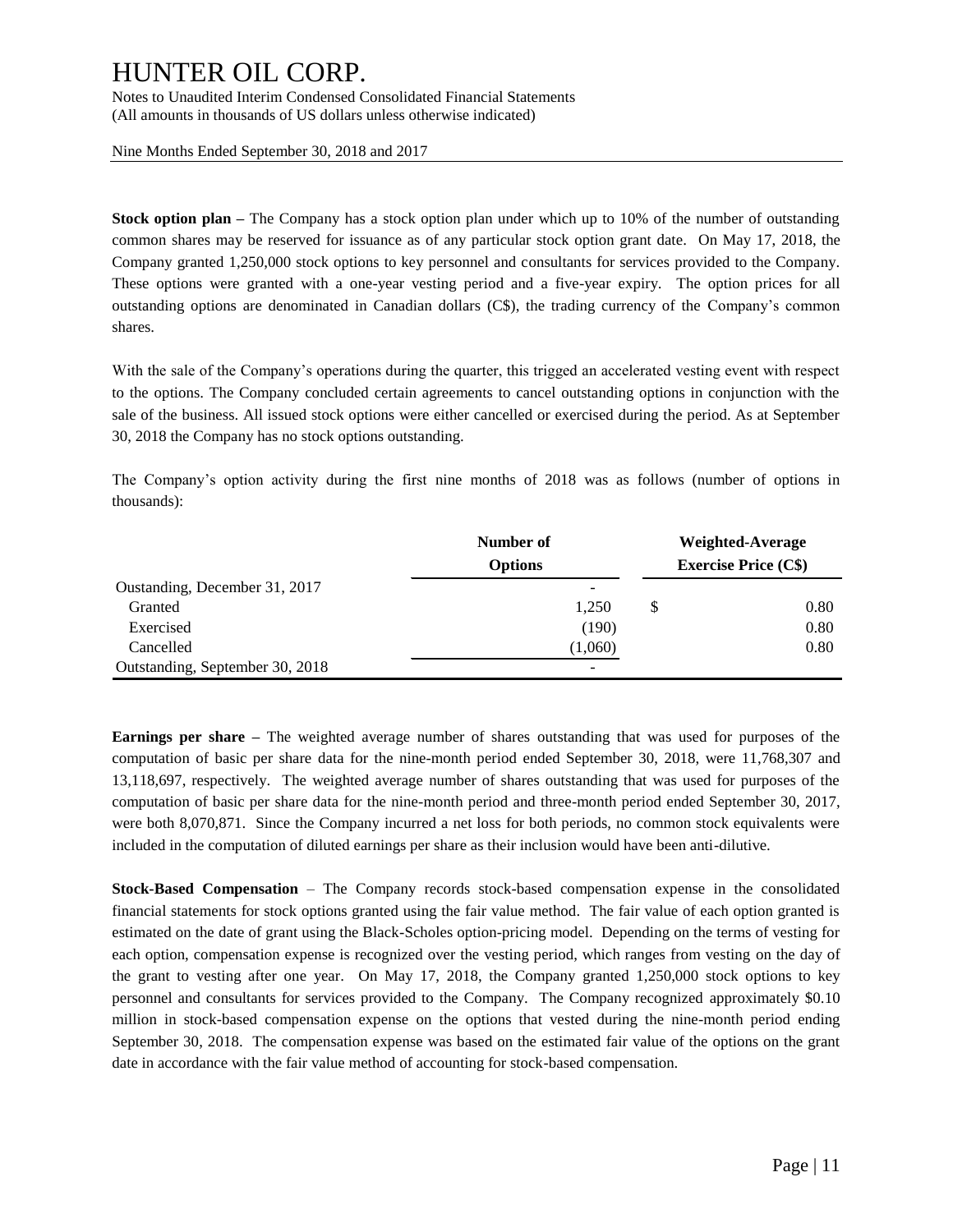Notes to Unaudited Interim Condensed Consolidated Financial Statements (All amounts in thousands of US dollars unless otherwise indicated)

Nine Months Ended September 30, 2018 and 2017

The estimated fair value of share options issued and outstanding as at September 30, 2018, was determined using the Black Scholes option-pricing model with the following weighted average assumptions:

| Risk-free interest rate                         | 2.27%   |
|-------------------------------------------------|---------|
| Expected option life                            | 5 years |
| Volatility in the price of the Company's shares | 178%    |
| Estimated forfeiture rate                       | nil     |
| Dividend vield                                  | nil     |
|                                                 |         |

In addition, the Company entered into agreements to cancel various stock options in connection with the sale of its discontinued operations. The cancelation constituted a share-based payment and as a result any cash payments made in excess of the previously vested and expensed stock-based compensation was expensed. The Company recorded an expense of \$0.5 million in relation to the settlement of various stock options during the nine months ended September  $30<sup>th</sup>$ , 2018. As the settlement related to the sold operations these amounts have been included in discontinued operations.

**Private Placement -** On March 13, 2018, the Company closed a non-brokered private placement of 5,000,000 common shares of the Company at a price of C\$0.40 per share to raise gross proceeds of C\$2.0 million (USD \$1.54 million).

### **14. Related Party Transactions**

During the nine months ended September 30, 2018, the Company incurred expenses from transactions with the three related parties identified below.

#### *Century Capital Management*

Pursuant to a management services agreement with Century Capital Management Ltd., a company controlled by the Company's Executive Chairman, the Company incurred approximately \$0.18 million and \$0.18 million in management fees, office rent and office expenses during the nine months ended September 30, 2018 and 2017, respectively. The services under the Agreement are provided at \$0.24 million per year, payable monthly. On July 27, 2018, in conjunction with the closing on the sale of the Company's discontinued operations, Century agreed to terminate its management services agreement effective September 30, 2018 and agreed to accept the sum of \$0.25 million in settlement of the change of control payment due under the agreement. In addition, the Executive Chairman agreed to surrender all stock options.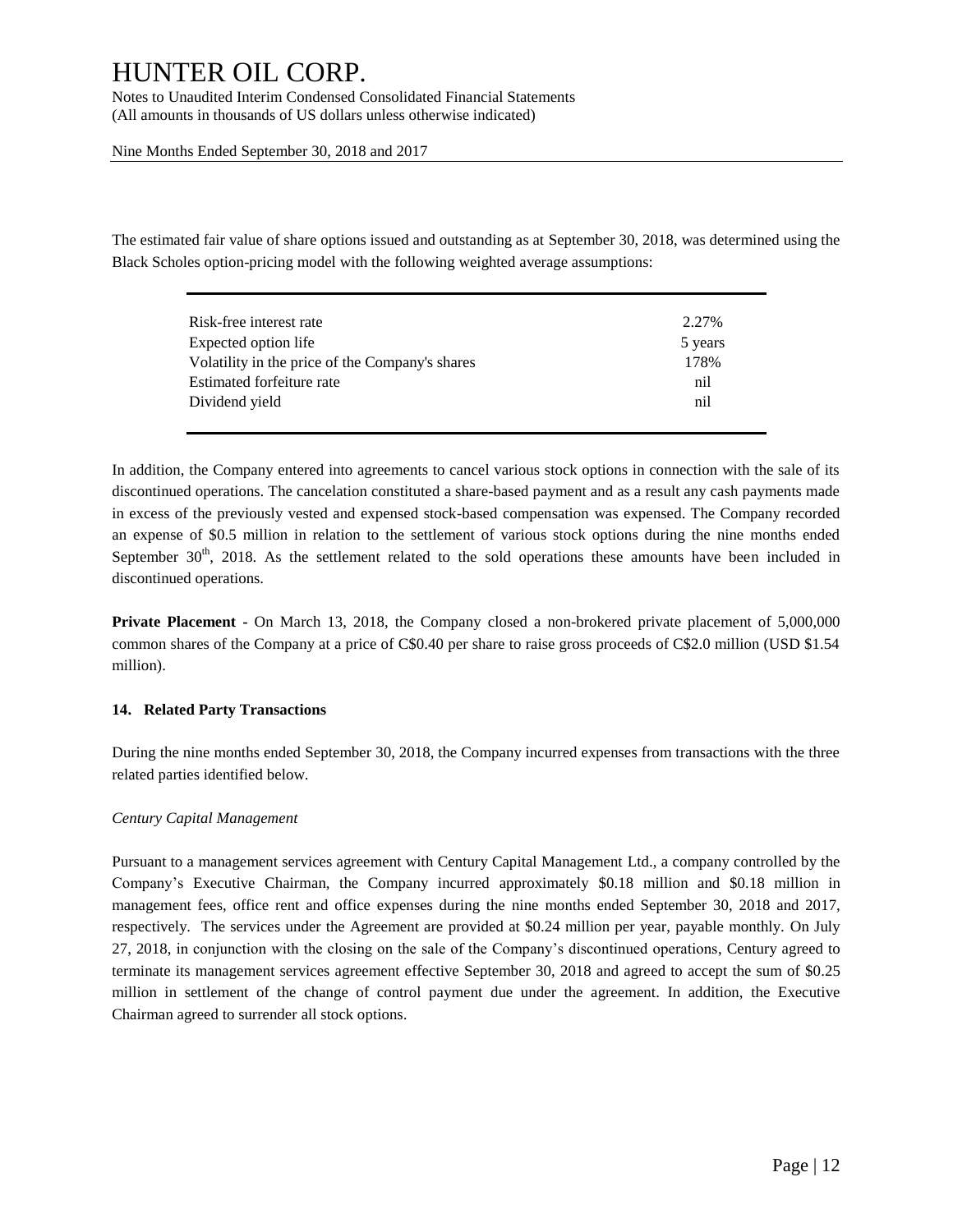Notes to Unaudited Interim Condensed Consolidated Financial Statements (All amounts in thousands of US dollars unless otherwise indicated)

Nine Months Ended September 30, 2018 and 2017

#### *Al H. Denson*

On June 15, 2018, the Company entered into a management services agreement with its new Chief Executive Officer to provide management consulting services for a period of two years after the effective date of the contract. Compensation for services under the agreement are provided at \$0.24 million per year, payable monthly. Mr. Denson was also granted 500,000 stock options. Pursuant to the agreement, the Company incurred approximately \$0.06 million in management fees during the nine months ended September 30, 2018.

On July 27, 2018, in conjunction with the closing on the sale of the Company's discontinued operations, Mr. Denson agreed to terminate the management services agreement effective September 30, 2018, to accept the sum of \$0.25 million in settlement of the certain change of control payments due under the agreement. In addition, Mr. Denson agreed to surrender 250,000 (50%) of his options. The Company subsequently entered into an agreement to purchase and cancel the remaining stock options (See Note 13) for an agreed upon amount of \$0.18 million.

### *Mark Strawn*

On June 15, 2018, the Company entered into a management services agreement with its new Vice President to provide management consulting services for a period of two years after the effective date of the contract. Compensation for services under the agreement are provided at \$0.18 million per year, payable monthly. Mr. Strawn was also granted 250,000 stock options. Pursuant to the agreement, the Company incurred approximately \$0.05 million in management fees during the nine months ended September 30, 2018.

On July 27, 2018, in conjunction with the closing on the sale of the Company's discontinued operations, Mr. Strawn agreed to terminate the management service agreement effective September 30, 2018, and to accept the sum of \$0.25 million in settlement of the certain change of control payments due under the agreement. The Company subsequently entered into an agreement to purchase and cancel the remaining stock options (See Note 13) for an agreed upon amount of \$0.18 million.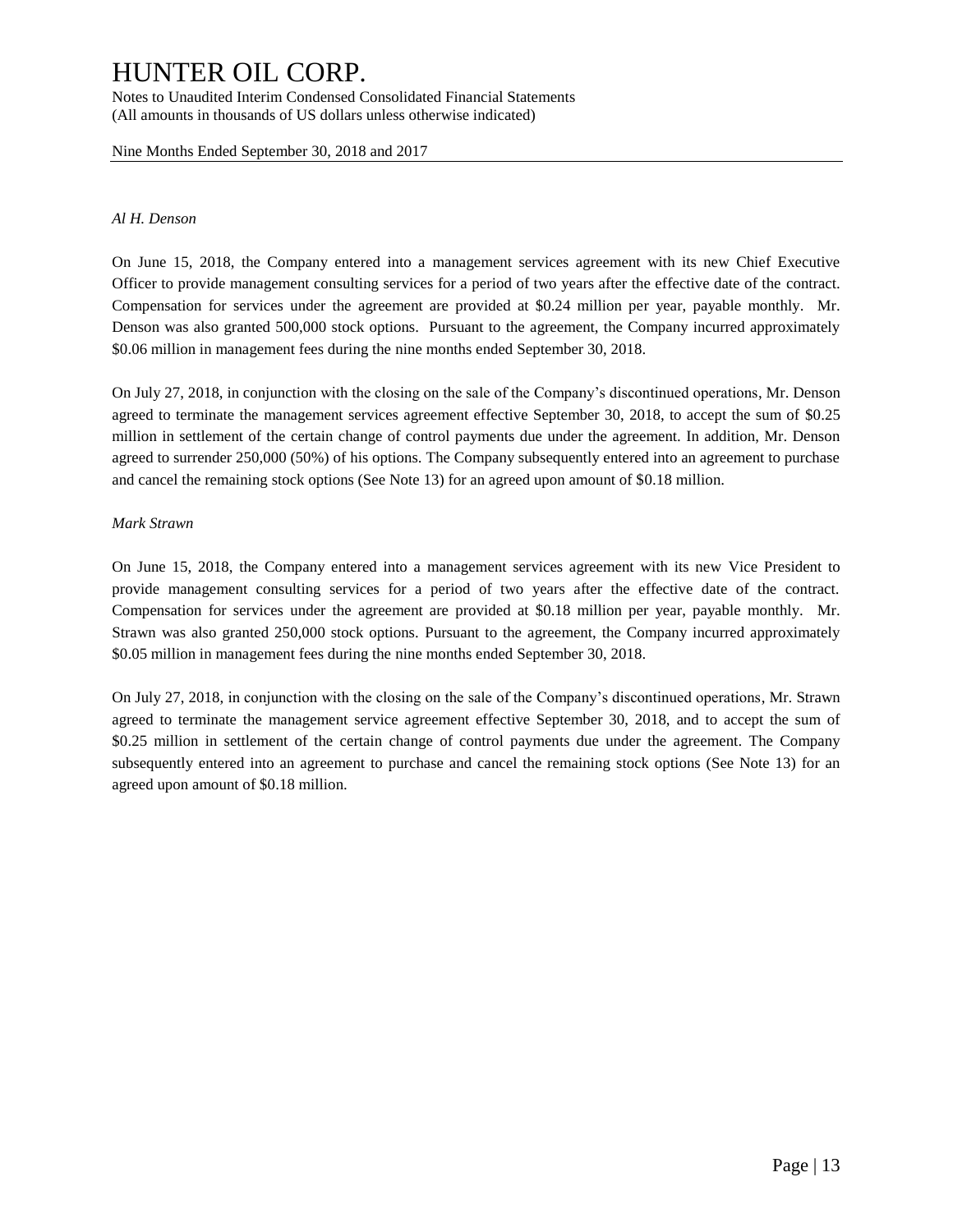Notes to Unaudited Interim Condensed Consolidated Financial Statements (All amounts in thousands of US dollars unless otherwise indicated)

Nine Months Ended September 30, 2018 and 2017

### **15. Discontinued Operations**

On August 31, 2018, the Company closed a Purchase Sale Agreement with Pacific Energy Development Corp. (the "Purchaser") in which certain subsidiaries of the Company sold (the "Transaction") substantially all of the Company's oil and gas operations and related assets (the "Assets") located in the Permian Basin, eastern New Mexico, for an aggregate purchase price of \$21.3 million. The Purchaser also agreed to assume all retirement obligations associated with the Assets. The purchase price is subject to certain normal course adjustments, and a holdback of \$500,000 remains payable to the Company in two equal tranches on November 29, 2018 and January 28, 2019, has been recorded as a receivable by the Company as at September 30, 2018.

The gain/loss on discontinued operations consists of the following:

|                                                     | <b>Nine Months Ended</b><br>September 30, 2018 |          |  |  |
|-----------------------------------------------------|------------------------------------------------|----------|--|--|
| Proceeds on sale                                    | \$                                             | 21,593   |  |  |
| Net book value of assets sold & liabilities assumed |                                                | 33,930   |  |  |
| Provisions for asset retirement obligation          |                                                | (12,309) |  |  |
| Net asset value                                     |                                                | 21,621   |  |  |
| Loss on sale of assets                              | \$                                             | (28)     |  |  |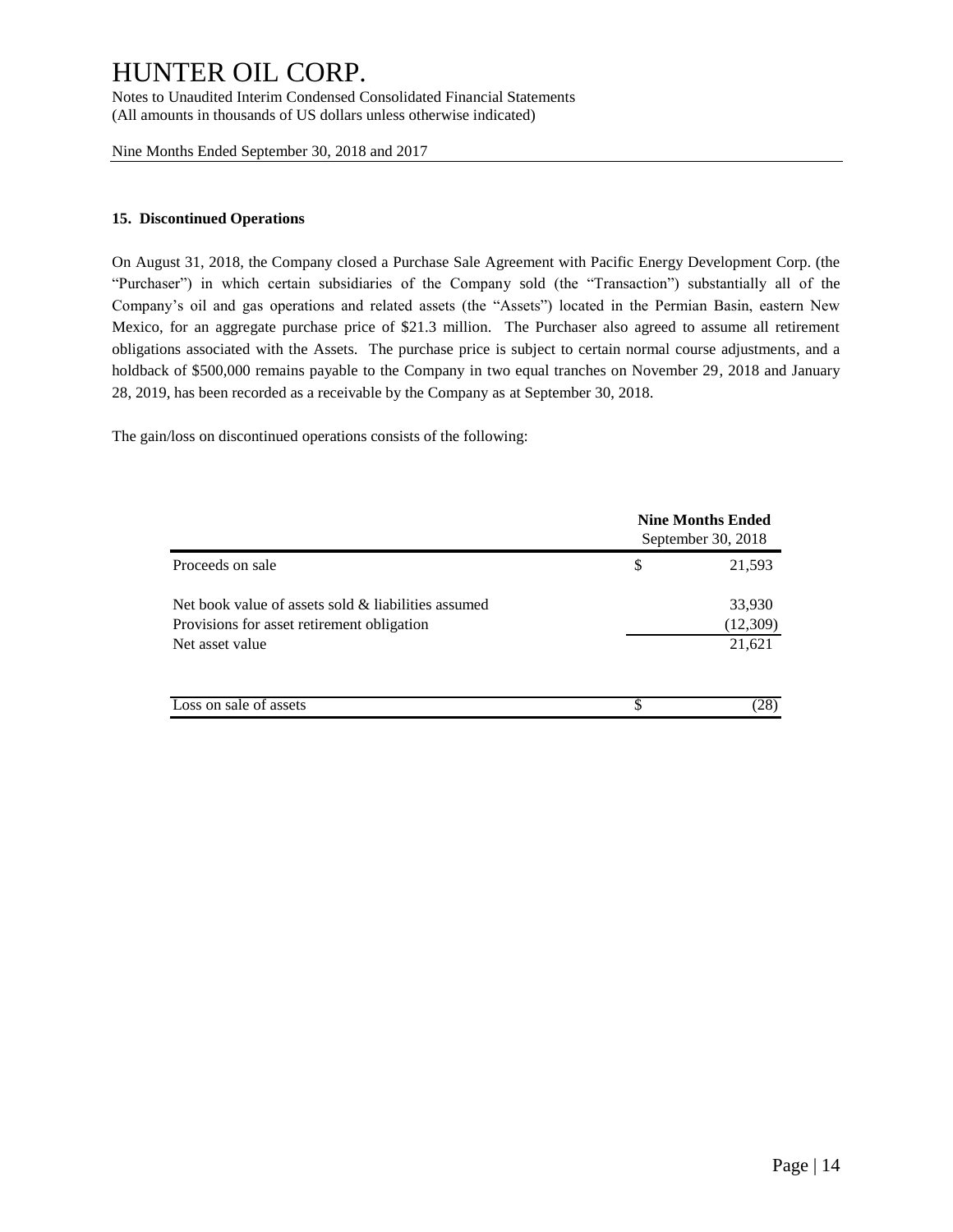Notes to Unaudited Interim Condensed Consolidated Financial Statements (All amounts in thousands of US dollars unless otherwise indicated)

Nine Months Ended September 30, 2018 and 2017

The results of discontinued operations are as follows:

|                                           | <b>Nine Months Ended</b><br>September 30, |          |                           |         |  |
|-------------------------------------------|-------------------------------------------|----------|---------------------------|---------|--|
|                                           | 2018                                      |          |                           | 2017    |  |
| <b>Revenues</b>                           |                                           |          |                           |         |  |
| Oil and gas sales                         | \$                                        | 1,442    | \$                        | 1,185   |  |
| Less: Royalties                           |                                           | (302)    |                           | (248)   |  |
| Revenues, net of royalties                |                                           | 1,140    |                           | 937     |  |
| <b>Expenses</b>                           |                                           |          |                           |         |  |
| Operating and production costs            |                                           | 733      |                           | 802     |  |
| Workover expenses                         |                                           | 225      |                           | 49      |  |
| General and administrative                |                                           | 2,447    |                           | 965     |  |
| Loss on disposition of assets             |                                           |          |                           | 35      |  |
| Depreciation and depletion                |                                           | 404      |                           | 471     |  |
| Accretion                                 |                                           | 277      |                           | 329     |  |
| Other, net                                |                                           | 58       |                           | 4       |  |
| Stock-based compensation                  |                                           | 472      |                           |         |  |
| Impairment loss                           |                                           | 1,011    |                           |         |  |
| <b>Total expenses</b>                     |                                           | 5,627    |                           | 2,655   |  |
| Net loss for the period                   | S                                         | (4, 487) | $\boldsymbol{\mathsf{S}}$ | (1,718) |  |
| <b>Loss from Discontinued Operations:</b> |                                           |          |                           |         |  |
| Results from discontinued operations      | $\mathbb{S}$                              | (4, 487) |                           |         |  |
| Loss on disposal of assets                |                                           | (28)     |                           |         |  |
| Loss from discontinued operations         | S                                         | (4,515)  |                           |         |  |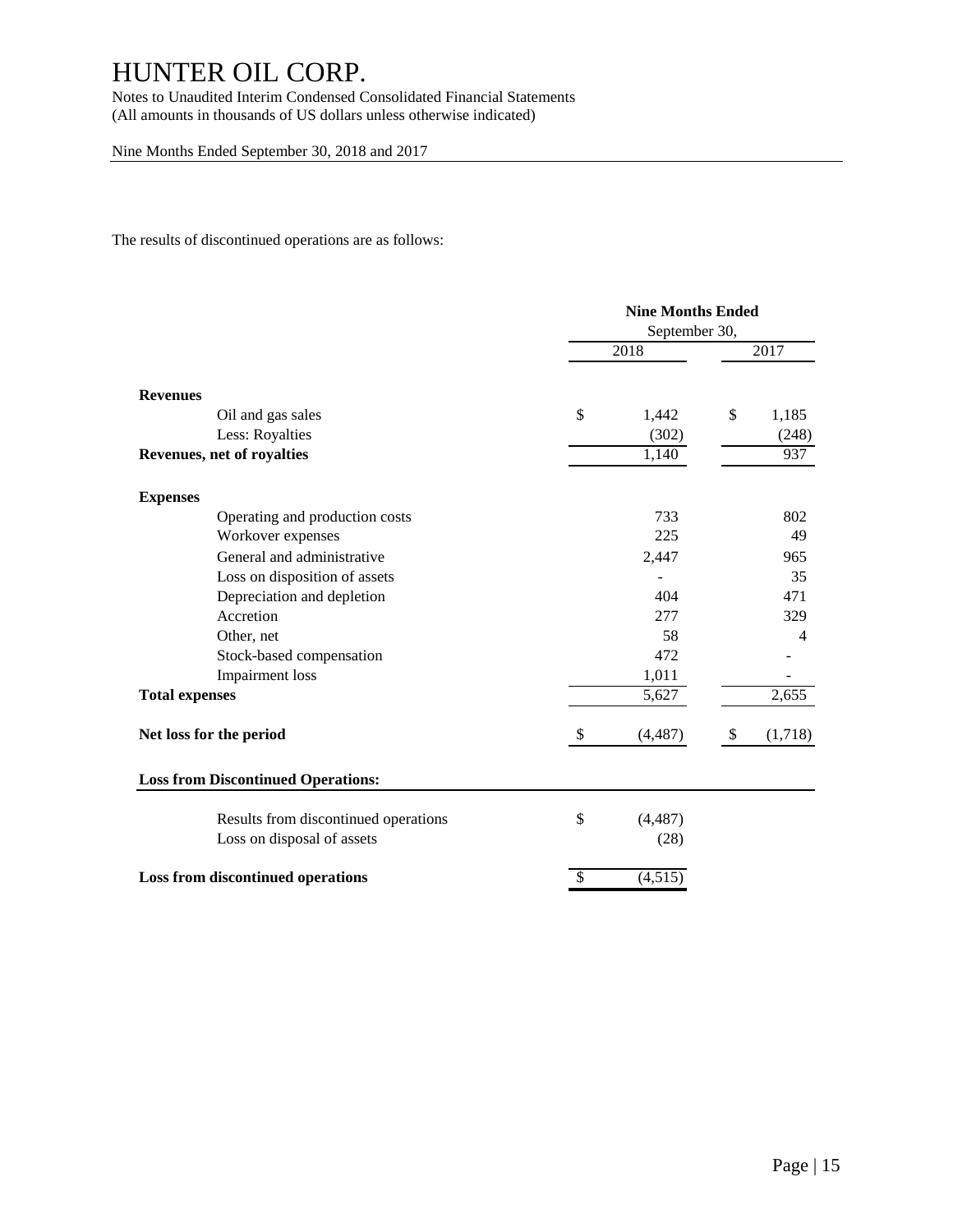Notes to Unaudited Interim Condensed Consolidated Financial Statements (All amounts in thousands of US dollars unless otherwise indicated)

Nine Months Ended September 30, 2018 and 2017

### **16. Key Management Compensation**

Key management personnel are those persons having authority and responsibility for planning, directing and controlling the activities of the Company. The following table summarizes compensation paid or payable to officers and directors of the Company, including the Board of Directors, the Executive Chairmen, the Chief Executive Officer, the Vice President and the Chief Financial Officer:

|                                          | <b>Nine Months Ended</b> |      |  |      |  |
|------------------------------------------|--------------------------|------|--|------|--|
|                                          |                          | 2018 |  | 2017 |  |
| Salaries, bonuses, benefits and fees (1) |                          | 54   |  |      |  |
| Stock-based compensation                 |                          | 24   |  |      |  |
| Change of control payment                |                          | 250  |  |      |  |
| Management fees                          |                          | 180  |  | 180  |  |
| Total compensation                       |                          | 508  |  | 234  |  |

(1) Amounts related to discontinued operations are excluded for current and comparative figures

The Company had \$0.02 million and \$Nil recorded in accounts payable at September 30, 2018 and 2017, respectively, in relation to transactions with key management. These amounts were incurred during the normal course of business, are included in general and administrative expenses and are non-interest bearing, unsecured and due on demand.

### **17. Fair Value Measurements**

Fair value estimates are made at a specific point in time, using available information about the financial instrument. These estimates are subjective in nature and often cannot be determined with precision. The Company classifies fair value measurements using a fair value hierarchy that reflects the significance of the inputs used in making the measurements. The fair value hierarchy has the following levels:

- Level 1 Values are based on unadjusted quoted prices available in active markets for identical assets or liabilities as of the reporting date.
- Level 2 Values are based on inputs, including quoted forward prices for commodities, time value and volatility factors, which can be substantially observed or corroborated in the marketplace. Prices in level 2 are either directly or indirectly observable as of the reporting date.
- Level 3 Values are based on prices or valuation techniques that are not based on observable market data.

The Company has determined that the carrying value of its short-term financial assets and liabilities (cash and cash equivalents, receivables, accounts payable and accrued liabilities) approximates fair value at the consolidated balance sheet dates due to the short-term maturity of these instruments.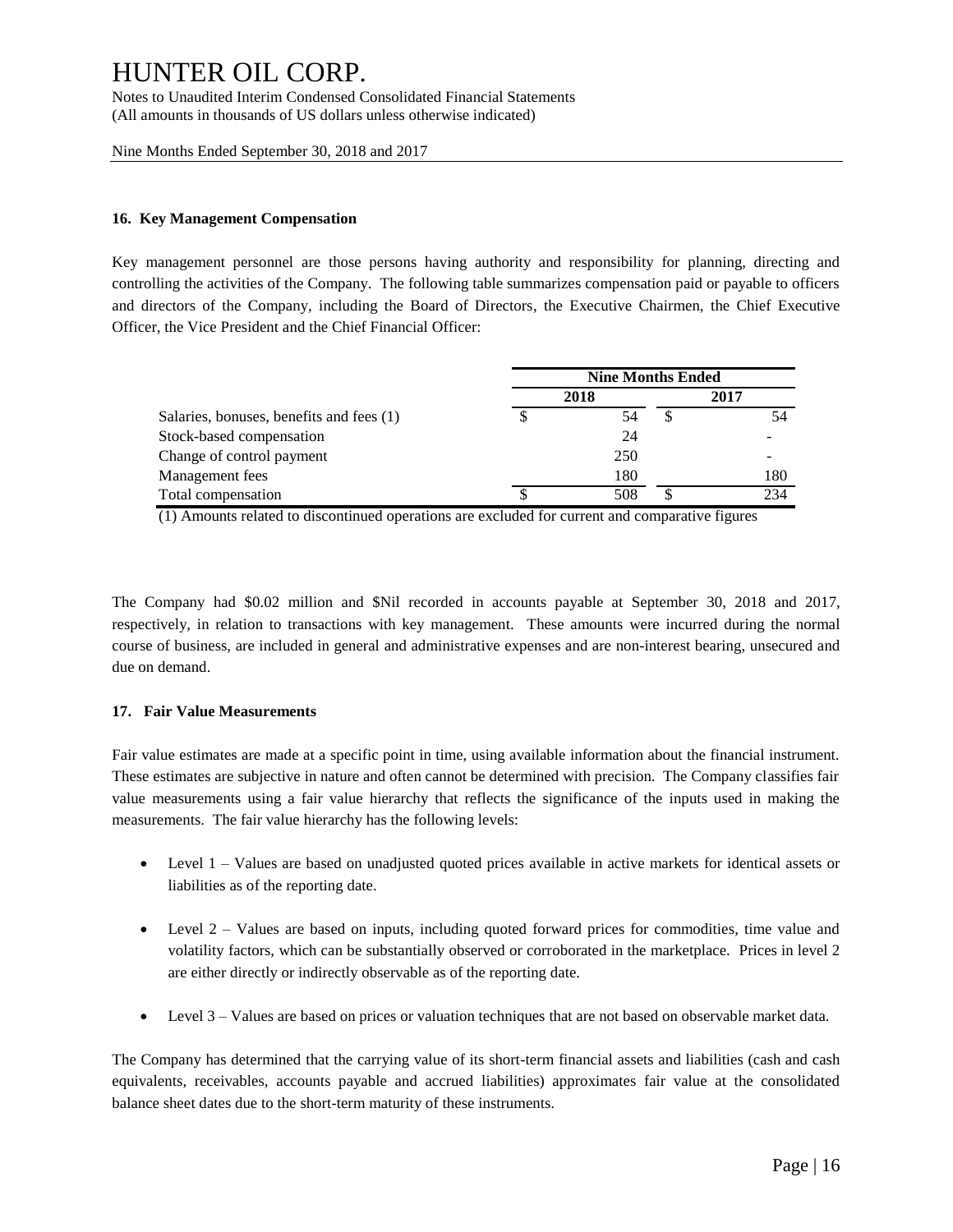Notes to Unaudited Interim Condensed Consolidated Financial Statements (All amounts in thousands of US dollars unless otherwise indicated)

Nine Months Ended September 30, 2018 and 2017

#### **18. Risk Management**

The resource industry is highly competitive and, in addition, exposes the Company to a number of risks. Resource exploration and development involves a high degree of risk, which even a combination of experience, knowledge and careful evaluation may not be able to overcome. It is also highly capital intensive and the ability to complete a development project may be dependent on the Company's ability to raise additional capital. In certain cases, this may be achieved only through joint ventures or other relationships, which would reduce the Company's ownership interest in the project. There is no assurance that development operations will prove successful.

**Risks Associated with Financial Assets and Liabilities** – The Company is exposed to financial risks arising from its financial assets and liabilities. Financial risks include market risks (such as commodity prices, foreign exchange and interest rates), credit risk and liquidity risk. The future cash flows of financial assets or liabilities may fluctuate due to movements in market prices and the exposure to credit and liquidity risks. Disclosures relating to exposure risk are provided in detail as follows:

### **Credit Risk**

Credit risk is the risk of an unexpected loss if a customer or counterparty to a financial instrument fails to meet its contractual obligations. The Company's financial instruments exposed to concentrations of credit risk are primarily cash and cash equivalents, including restricted cash, and accounts receivable.

The Company's receivables mainly consist of amounts due from one purchaser of its discontinued operations.

### **Liquidity Risk**

Liquidity risk is the risk that the Company will not be able to meet its financial obligations as they fall due. The Company's approach to managing liquidity risk is to ensure, as far as possible, that it will always have sufficient liquidity to meet liabilities when due. At September 30, 2018, the Company had cash of \$3.9 million, excluding restricted cash of \$.03 million. The Company is dependent on raising funds by borrowings, equity issues, finance its ongoing operations, capital expenditures and acquisitions. The contractual maturity of the majority of accounts payable is within three months or less. The Company has historically financed its expenditures and working capital requirements through the sale of common stock or, on occasion, through the issuance of short-term debt.

### **Foreign Exchange Risk**

Substantially all of the Company's assets and expenditures are either denominated in or made with US dollars. As a result, the Company has very limited exposure to foreign exchange risk in relation to existing commitments or assets denominated in a foreign currency. The Company has chosen not to enter into any foreign exchange contracts since its Canadian dollar working capital balances are not significant to the consolidated entity.